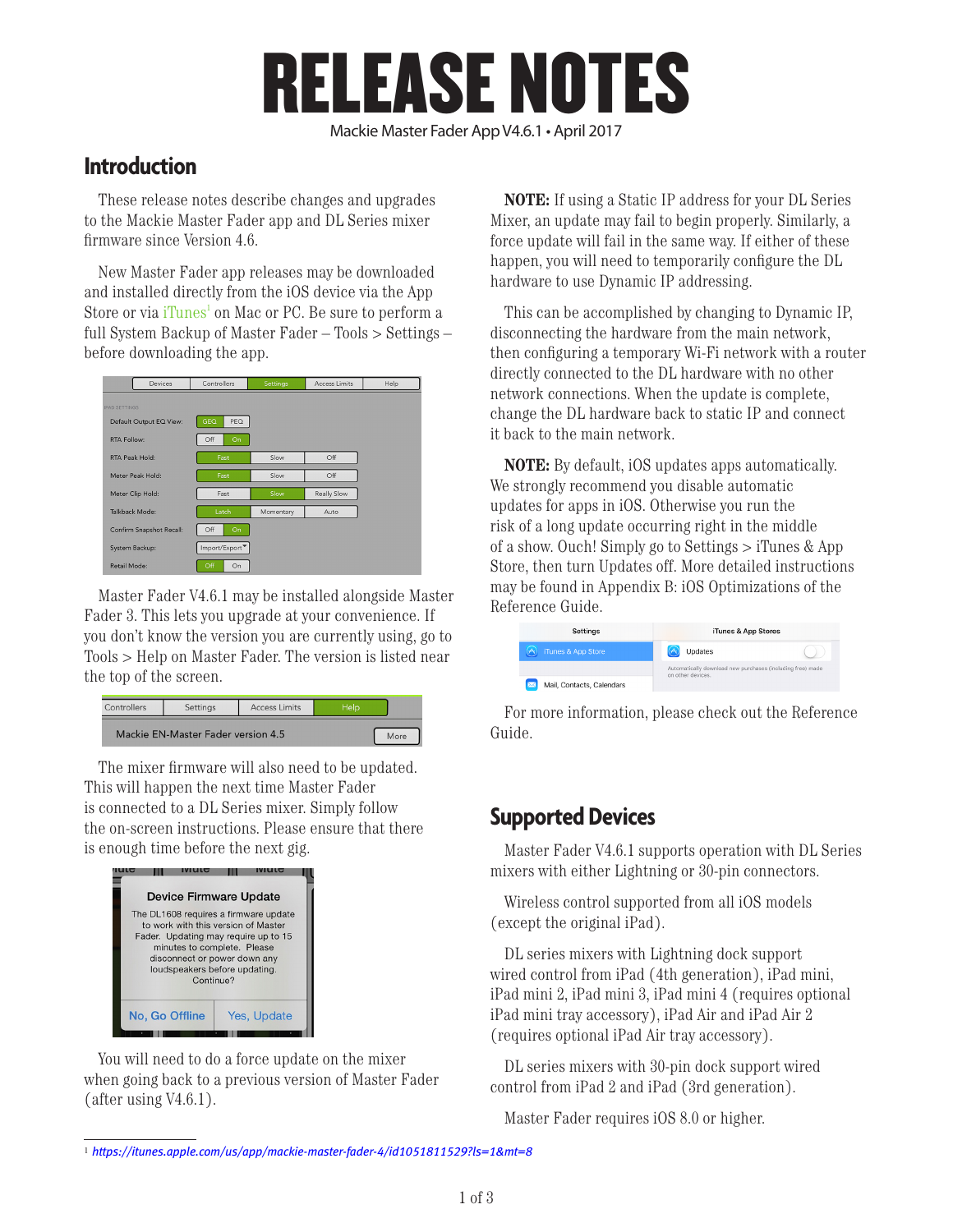### **Master Fader V4.6.1**

The following is a list of items that have been added, changed or fixed since Master Fader V4.6.

- 1. **Enhancements, bug fixes and stability improvements (including, but not limited to):**
	- Fixed issue with Master Fader where meters might not operate when using Auto View Group.
	- Fixed issue with Master Fader where pressing transport controls in the record view too quickly could cause Master Fader to re-sync or disconnect from DL32R.
	- Fixed issue where Master Fader could crash when initializing the record view, using a docked iPad connection.
	- Fixed issue with Master Fader when using a DL32R where the play icon on the navigation bar wouldn't always show active playback until entering record view.
	- Fixed issue with DC16 where recalling a snapshot from a wired or wireless iPad during a show load, could cause snapshot changes to be lost on the DC16 until recalling the snapshot a second time.
	- Fixed issue with DC16 where show controls could become unresponsive when loading a large show.
	- Fixed issue with DC16 and Master Fader where the DC16 wired iPad connection could disconnect when adjusting parameters from Master Fader when show load is still in progress on the DC16.
	- Fixed issue with DC16 and Master Fader where a wired iPad could occasionally disconnect from the DC16 during a large show load.